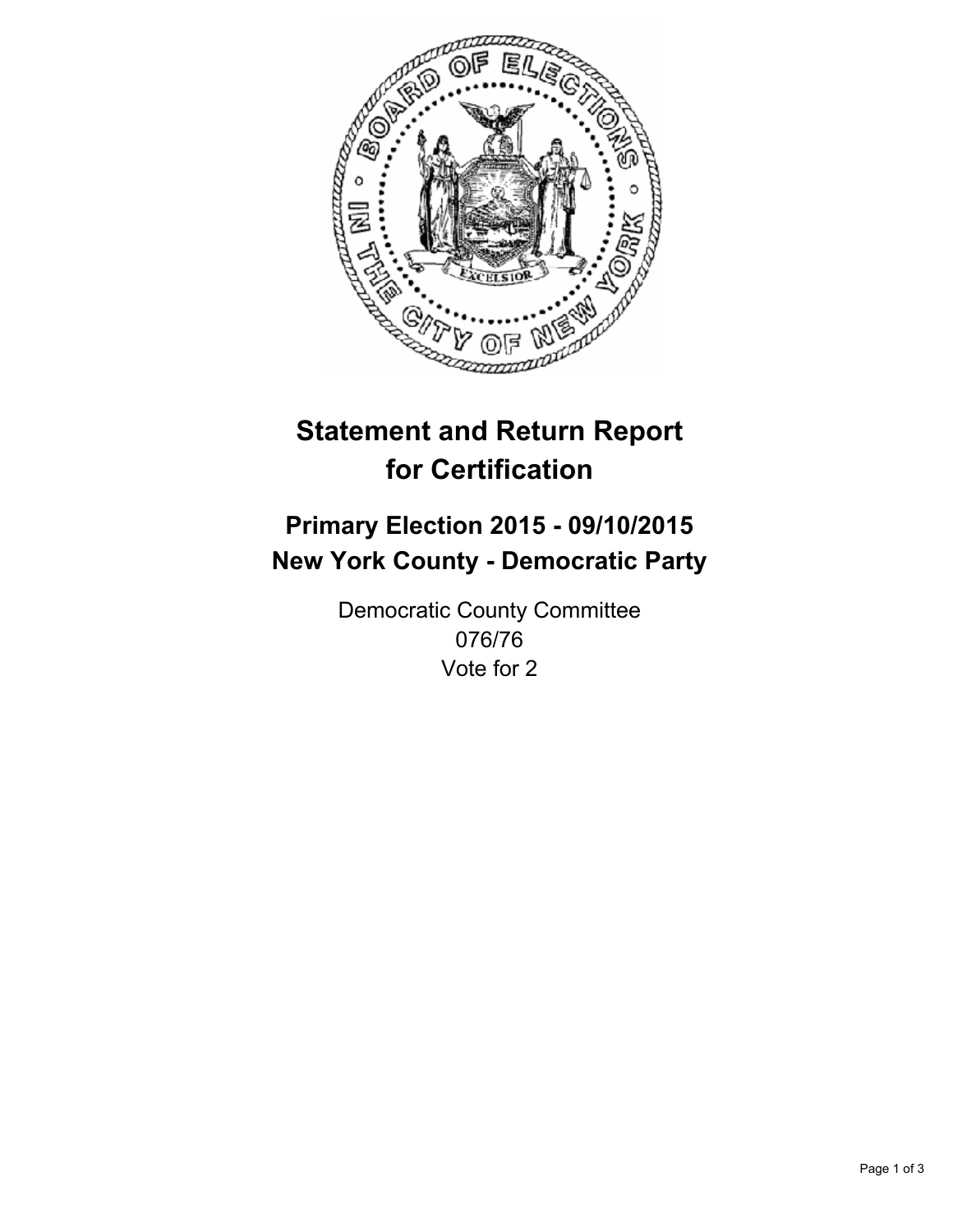

#### **Assembly District 76**

| <b>PUBLIC COUNTER</b>                                    | 16 |
|----------------------------------------------------------|----|
| ABSENTEE/MILITARY                                        | 0  |
| <b>AFFIDAVIT</b>                                         | 0  |
| <b>Total Ballots</b>                                     | 16 |
| Less - Inapplicable Federal/Special Presidential Ballots | 0  |
| <b>Total Applicable Ballots</b>                          | 16 |
| <b>BETSY MAYER</b>                                       | 8  |
| KIM MOSCARITOLO                                          | 12 |
| THOMAS B. BRADSHAW                                       | 4  |
| DIANE CREMISIO-BRADSHAW                                  | 3  |
| <b>Total Votes</b>                                       | 27 |
| Unrecorded                                               | 5  |